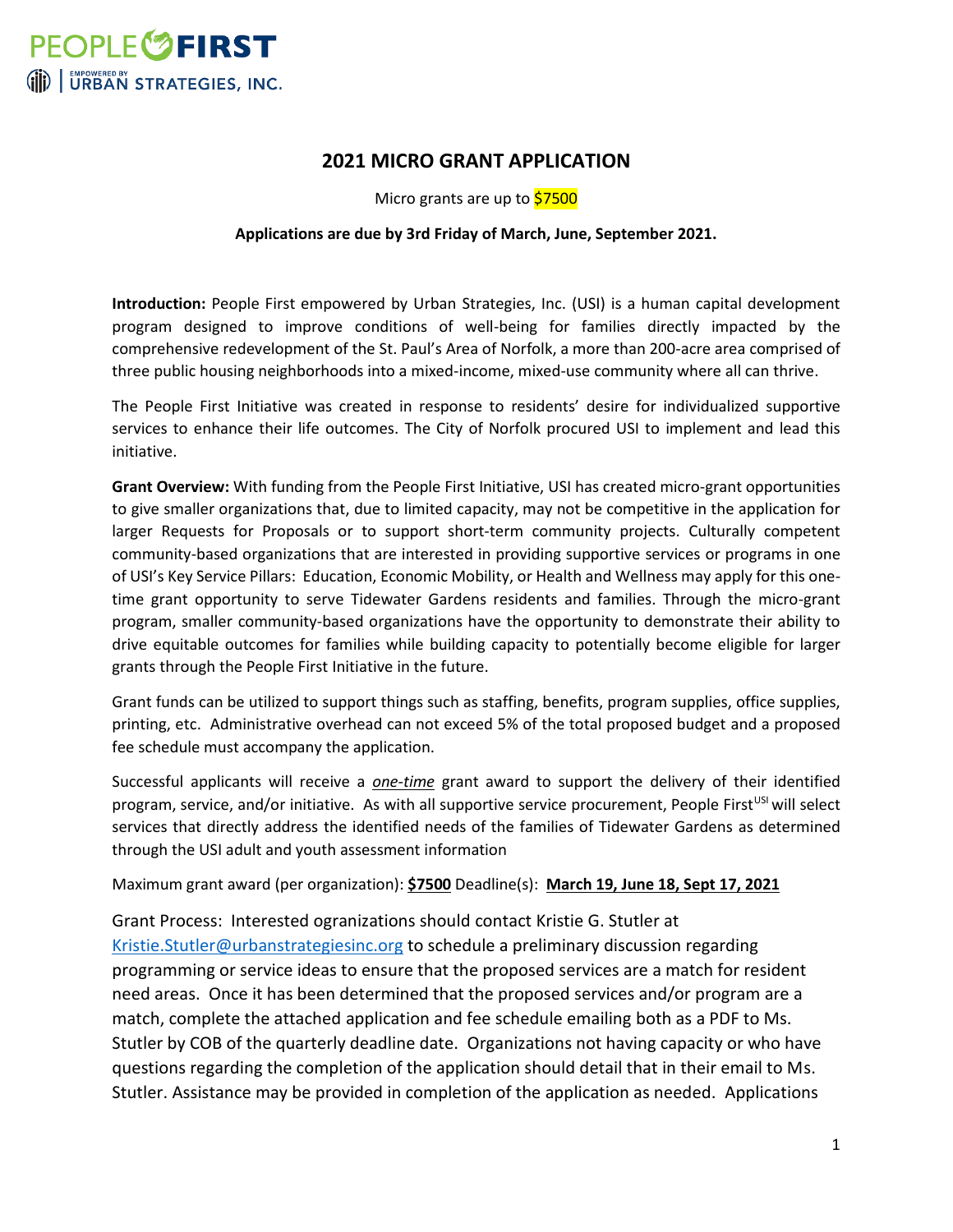

will be due and reviewed in the last month of Quarter 1, 2, and 3 of 2021, with up to 5 awards made within the calendar year. Grantees will receive half of the awarded funds upon the execution of a Supportive Services Agreement and the remainder of the funds upon completion of the funded service and/or program.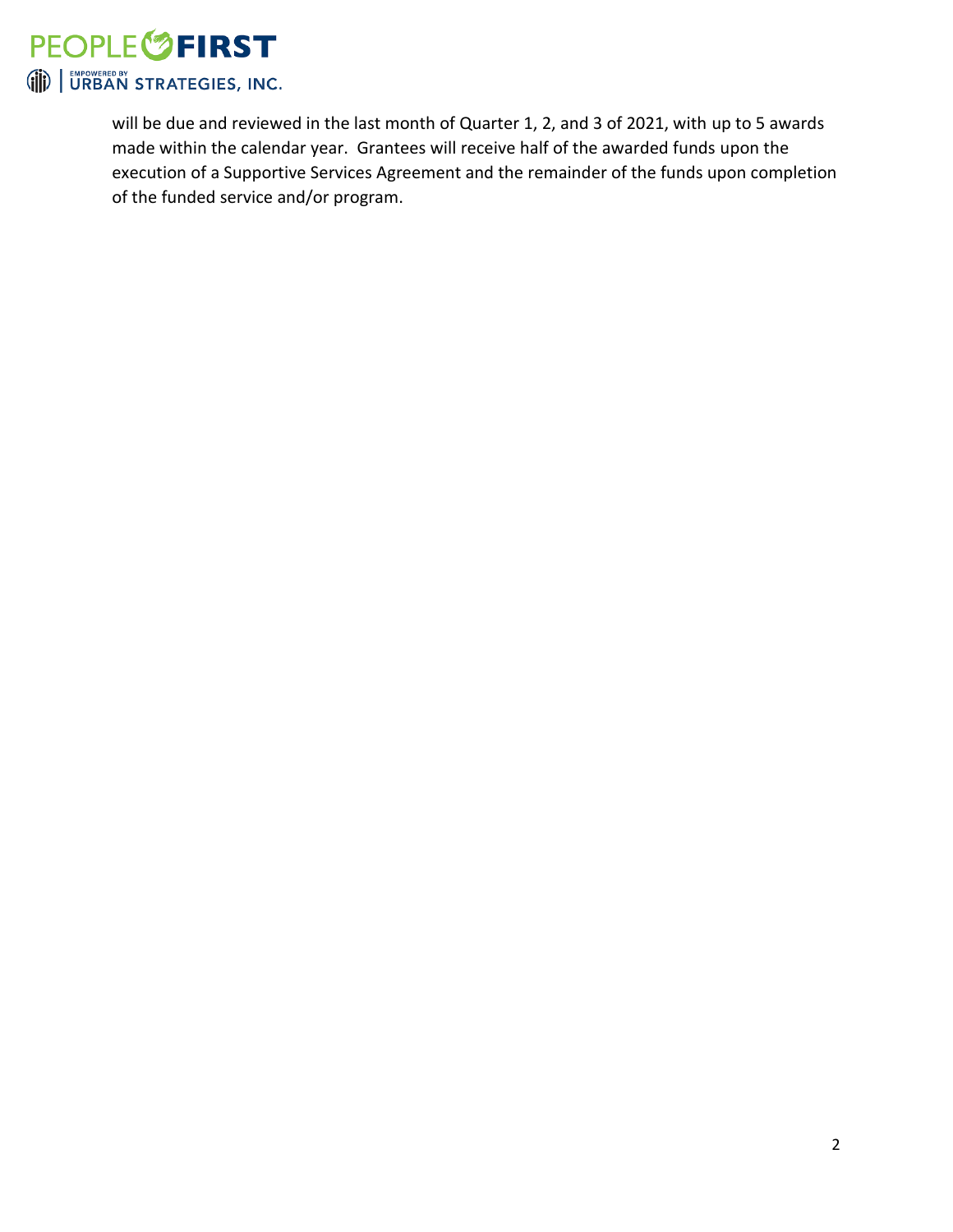

# **2021 MICRO GRANT APPLICATION**

### **APPLICANT INFORMATION**

| Do you have IRS status of 50103? _______ YES _______ NO                           |  |  |  |
|-----------------------------------------------------------------------------------|--|--|--|
| Please provide your Federal Tax ID or Employer ID: ______________________________ |  |  |  |
| Is your organization a certified MBE or WBE? _____ YES _____ NO                   |  |  |  |
| What is your organization's annual operating budget? ___________________________  |  |  |  |
|                                                                                   |  |  |  |
|                                                                                   |  |  |  |
|                                                                                   |  |  |  |
| Organization's Mission Statement:                                                 |  |  |  |
|                                                                                   |  |  |  |
| Year the organization was established: __________                                 |  |  |  |
| Number of staff: ______Paid ______ Unpaid                                         |  |  |  |

## **PROPOSED PROGRAM, SERVICE AND/OR INITIATIVE:**

1. Briefly describe the program/service and or initiative that you propose to implement, including a description of the service as well as the number of residents you would serve, duration and intensity of service:

2. How do you know this is a need of the Tidewater Gardens community?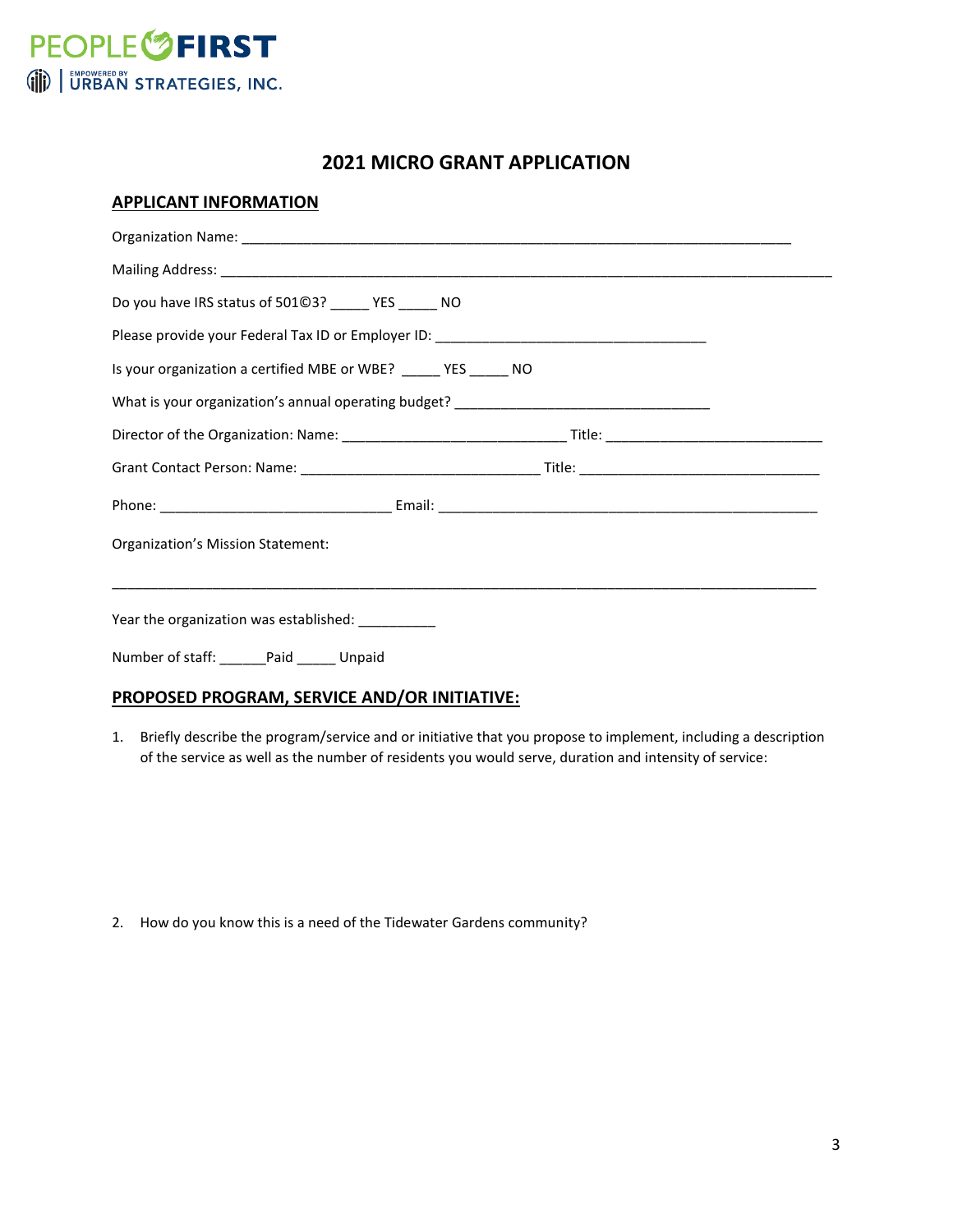**PEOPLE<sup>6</sup>FIRST** (iii) URBAN STRATEGIES, INC.

> 3. List key staff (by name) who will be involved with service delivery. Provide their qualifications and experience working with residents of the target community.

4. What result(s) do you expect from implementation of this program, service, or initiative? How will you evaluate the activity, to see how well it as achieved its goals?

- 5. What support will you need to achieve your anticipated result(s)?
- 6. How much money are you applying for and how do you propose to spend the money?
- 7. How will the activity be continued once the micro-grant funds have been spent?